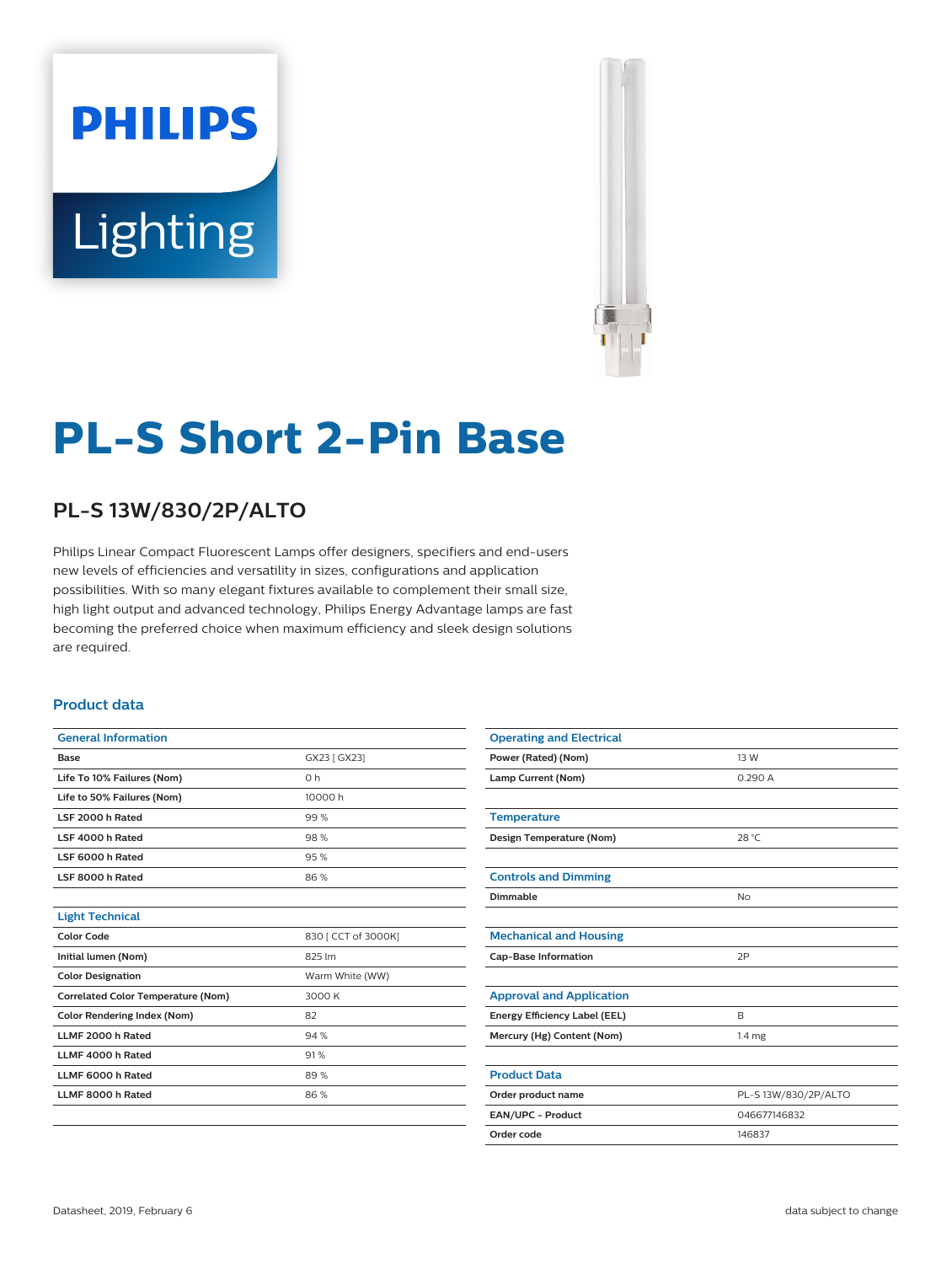#### **PL-S Short 2-Pin Base**

| <b>Numerator - Quantity Per Pack</b> |              |
|--------------------------------------|--------------|
| Numerator - Packs per outer box      | 10           |
| Material Nr. (12NC)                  | 927902783021 |
| Net Weight (Piece)                   | 35.000 g     |

**ILCOS Code** FSD-13/30/1B-I-GX23

#### **Warnings and Safety**

• Lamp contains mercury. Manage in Accord with Disposal Laws. See: www.lamprecycle.org or 1-800-555-0050

#### **Dimensional drawing**



| Product                          |  | $D(max)$ $D1(max)$ $A(max)$ $B(max)$ $C(max)$ |                            |  |
|----------------------------------|--|-----------------------------------------------|----------------------------|--|
| PL-S 13W/830/2P/ALTO 28 mm 13 mm |  |                                               | 139.5 mm 155.2 mm 177.7 mm |  |

**PL-S ALTO 13W/830/2P**

#### **Photometric data**



**Lightcolor /830**



**Lightcolor /830**